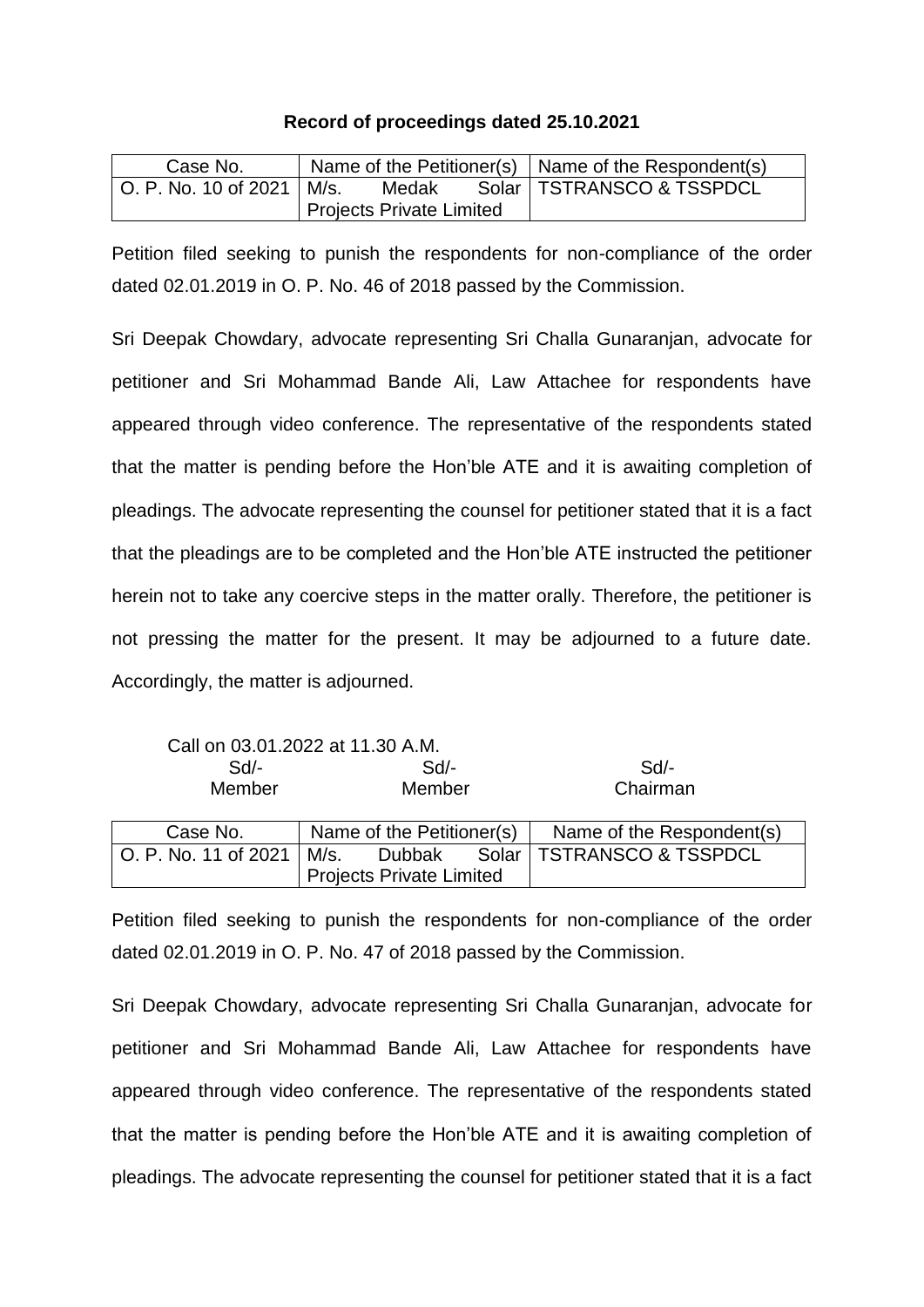that the pleadings are to be completed and the Hon'ble ATE instructed the petitioner herein not to take any coercive steps in the matter orally. Therefore, the petitioner is not pressing the matter for the present. It may be adjourned to a future date. Accordingly, the matter is adjourned.

|          | Call on 03.01.2022 at 11.30 A.M.           |                                |
|----------|--------------------------------------------|--------------------------------|
| $Sd$ -   | $Sd$ -                                     | Sd                             |
| Member   | Member                                     | Chairman                       |
| Case No. | Name of the Petitioner(s)                  | Name of the Respondent(s)      |
|          | O. P. No. 12 of 2021   M/s. Sarvotham Care | <b>TSTRANSCO &amp; TSSPDCL</b> |

Petition filed seeking to punish the respondents for non-compliance of the order dated 02.01.2019 in O. P. No. 61 of 2018 passed by the Commission.

Sri Deepak Chowdary, advocate representing Sri Challa Gunaranjan, advocate for petitioner and Sri Mohammad Bande Ali, Law Attachee for respondents have appeared through video conference. The representative of the respondents stated that the matter is pending before the Hon'ble ATE and it is awaiting completion of pleadings. The advocate representing the counsel for petitioner stated that it is a fact that the pleadings are to be completed and the Hon'ble ATE instructed the petitioner herein not to take any coercive steps in the matter orally. Therefore, the petitioner is not pressing the matter for the present. It may be adjourned to a future date. Accordingly, the matter is adjourned.

| Call on 03.01.2022 at 11.30 A.M. |        |          |
|----------------------------------|--------|----------|
| $Sd$ -                           | Sd     | Sd       |
| Member                           | Member | Chairman |

| Case No.             | Name of the Petitioner(s)                           | Name of the Respondent(s) |
|----------------------|-----------------------------------------------------|---------------------------|
| I. A. No. 13 of 2019 | M/s. VBC Ferro Alloys   TSSPDCL & SE (O)<br>Limited | Sangareddy TSSPDCL        |
| O. P. No. 4 of 2013  |                                                     |                           |

Application filed seeking revisiting the conditions stipulated in the retail supply tariff order for FY 2013-14 for category of HT-I (B) consumers.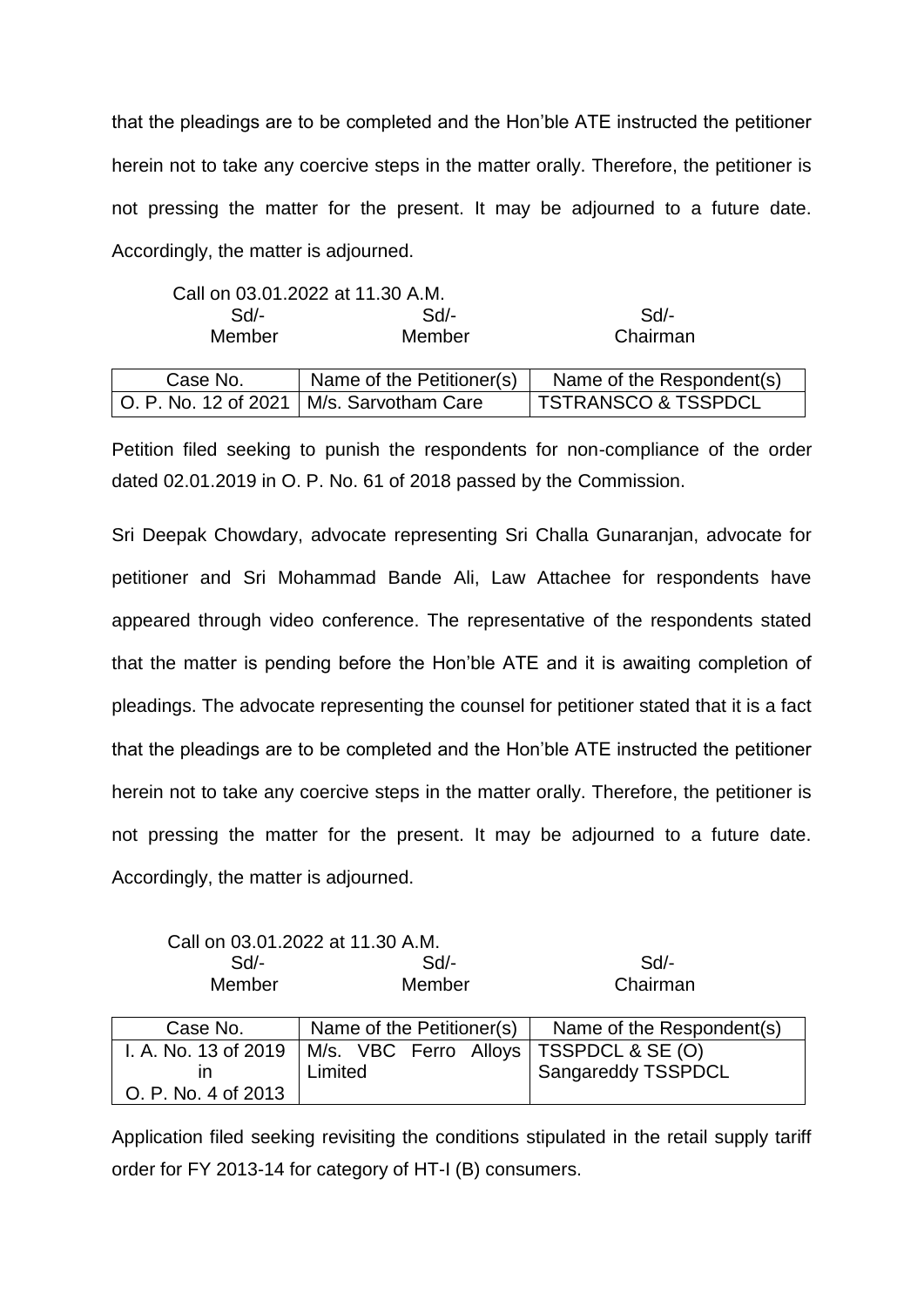Sri Deepak Chowdary, Advocate representing Sri Challa Gunaranjan, Advocate for applicant and Sri Mohammad Bande Ali, Law Attachee for respondents have appeared through video conference. The advocate representing the counsel for applicant has sought further adjournment in the matter, as the counsel for the petitioner is engaged elsewhere and would definitely argue the matter on the next date of hearing. The representative of the respondents has no objection. Accordingly, the matter is adjourned.

Call on 15.11.2021 at 11.30 A.M.

| Sd/-   | Sd/-   | Sd/-     |
|--------|--------|----------|
| Member | Member | Chairman |

| Case No.             | Name of the Petitioner(s)                | Name of the Respondent(s) |
|----------------------|------------------------------------------|---------------------------|
| I. A. No. 14 of 2019 | M/s. VBC Ferro Alloys   TSSPDCL & SE (O) |                           |
|                      | Limited                                  | Sangareddy TSSPDCL        |
| O. P. No. 4 of 2012  |                                          |                           |

Application filed seeking revisiting the conditions stipulated in the retail supply tariff order for FY 2012-13 for category of HT-I (B) consumers.

Sri Deepak Chowdary, Advocate representing Sri Challa Gunaranjan, Advocate for applicant and Sri Mohammad Bande Ali, Law Attachee for respondents have appeared through video conference. The advocate representing the counsel for applicant has sought further adjournment in the matter, as the counsel for the petitioner is engaged elsewhere and would definitely argue the matter on the next date of hearing. The representative of the respondents has no objection. Accordingly, the matter is adjourned.

| Call on 15.11.2021 at 11.30 A.M. |        |          |
|----------------------------------|--------|----------|
| $Sd$ -                           | Sd/-   | $Sd/$ -  |
| Member                           | Member | Chairman |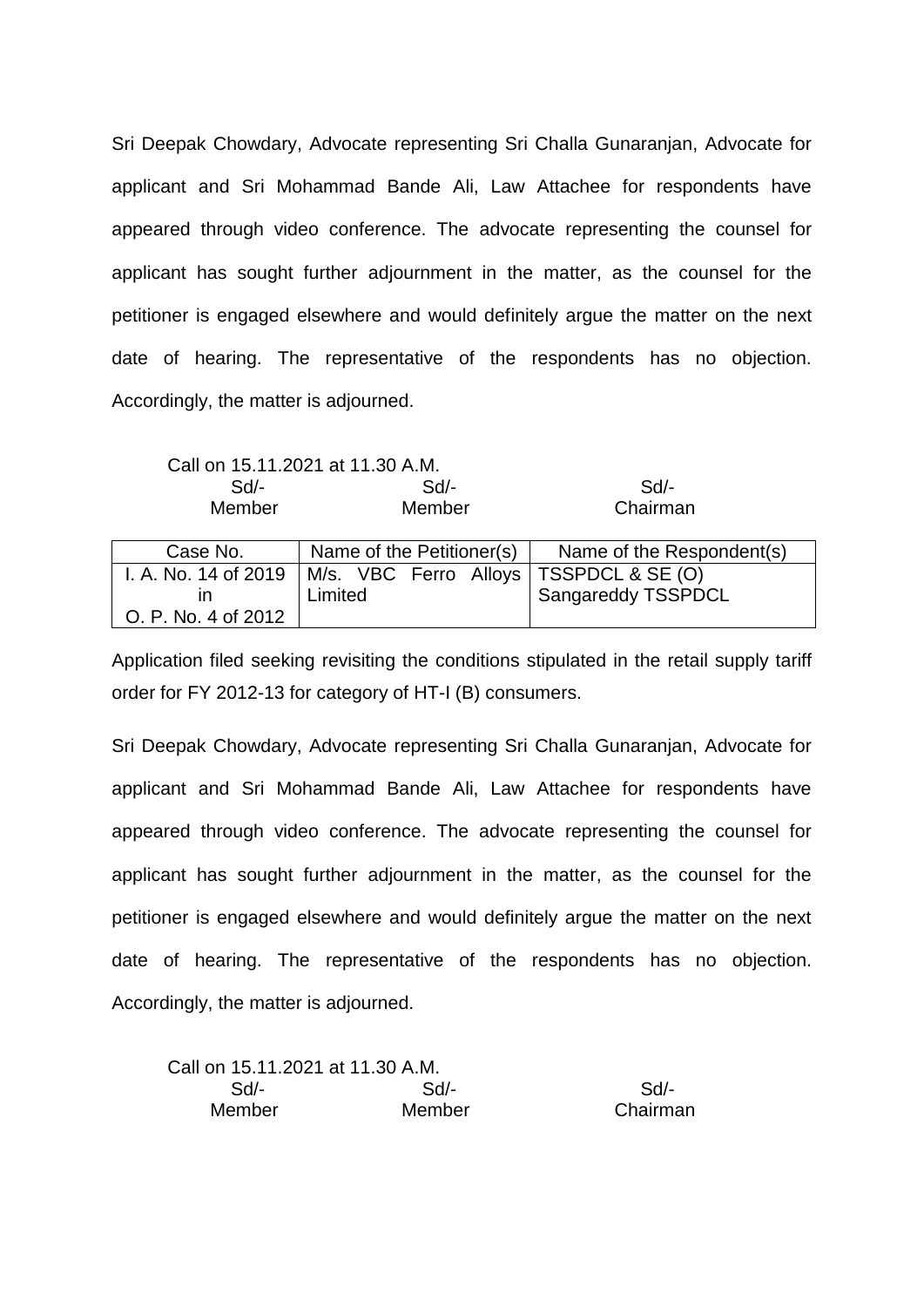| Case No.                  |         |  | Name of the Petitioner(s) $\vert$ Name of the Respondent(s) |
|---------------------------|---------|--|-------------------------------------------------------------|
| I. A. (SR) No. 28 of 2019 |         |  | M/s. VBC Ferro Alloys   TSSPDCL & SE (O)                    |
|                           | Limited |  | <sup>1</sup> Sangareddy TSSPDCL                             |
| O. P. No. 21 of 2017      |         |  |                                                             |

Application filed seeking revisiting the conditions stipulated in the retail supply tariff order for FY 2018-19 for category of HT-I (B) consumers.

Sri Deepak Chowdary, Advocate representing Sri Challa Gunaranjan, Advocate for applicant and Sri Mohammad Bande Ali, Law Attachee for respondents have appeared through video conference. The advocate representing the counsel for applicant has sought further adjournment in the matter, as the counsel for the petitioner is engaged elsewhere and would definitely argue the matter on the next date of hearing. The representative of the respondents has no objection. Accordingly, the matter is adjourned.

|                      | Call on 15.11.2021 at 11.30 A.M. |                                                   |  |
|----------------------|----------------------------------|---------------------------------------------------|--|
| $Sd$ -               | $Sd$ -                           | Sd/-                                              |  |
| Member               | Member                           | Chairman                                          |  |
| Case No.             | Name of the Petitioner(s)        | Name of the Respondent(s)                         |  |
| O. P. No. 27 of 2021 |                                  | M/s. Paramount Minerals   TSSPDCL, its CGM (IPC & |  |
|                      | & Chemicals Limited              | RAC) & TSPCC                                      |  |

Petition filed seeking extension of SCOD and consequently reimbursement of the penalty.

Sri Deepak Chowdary, advocate representing Sri Challa Gunaranjan, advocate for petitioner and Sri. Mohammad Bande Ali, Law Attachee, for the respondents have appeared through video conference. The advocate representing the counsel for petitioner stated and explained the factual matrix relating to the petitioner. It is his case that the prayer in the petition is already covered by the orders of the Commission in O. P. No. 28 of 2020, wherein the Commission had ordered extension of SCOD and also refund of the amounts. At this stage, the Commission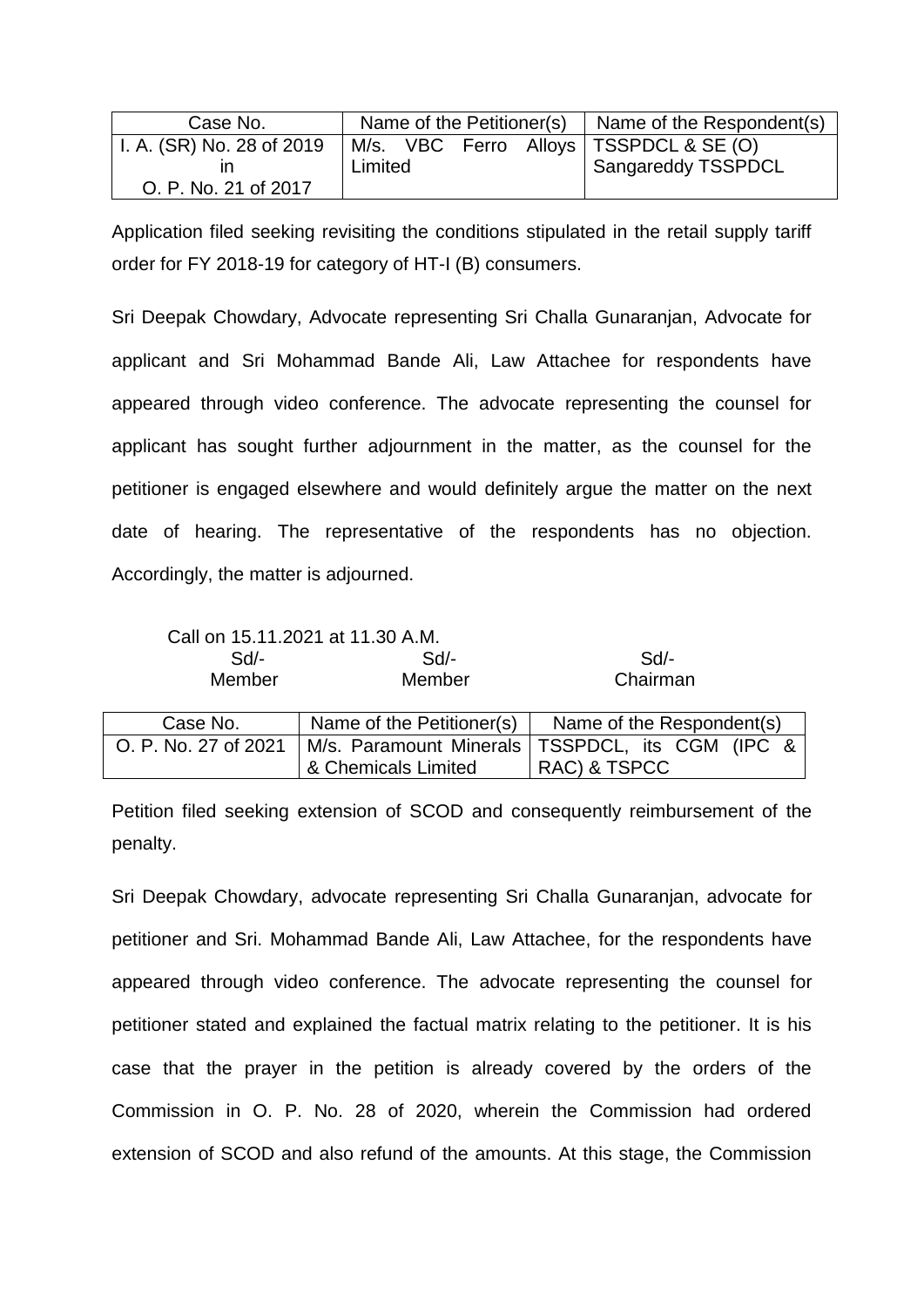pointed out that the petitioner has approached the Commission after three years of the encashment of bank guarantee and the lapse of period for completion of the project. The advocate representing the counsel for petitioner stated that the respondents have addressed a letter in the month of September, 2019 about termination of the agreement, as such the petition filed is within time. The representative of the respondents stated that originally there was a delay of 34 days in completing the project, however, the Government of Telangana had extended the SCOD in the year 2017. Thus, this project could have been saved due to such extension. Later, the Commission directed the respondents that the extension of SCOD cannot be done unless each of the cases is examined thoroughly. As such a communication had been sent to the petitioner also in terms of the directions of the Commission. Now the petitioner has approached the Commission after invocation of bank guarantee. The Commission may consider the delay in commissioning the project and approaching the Commission for extension of SCOD. Having heard the arguments of the parties, the matter is reserved for orders.

| Sd                  | $Sd$ -                                                               | Sd                        |
|---------------------|----------------------------------------------------------------------|---------------------------|
| Member              | Member                                                               | Chairman                  |
|                     |                                                                      |                           |
| Case No.            | Name of the Petitioner(s)                                            | Name of the Respondent(s) |
|                     | O. P. No. 32 of 2015   M/s. Tata Power Trading   TSDISCOMs, APSPDCL, |                           |
| ሏ                   | Company Ltd.                                                         | APEPDCL and APPCC         |
| I. A. No. 5 of 2015 |                                                                      |                           |

Petition filed seeking questioning the illegal, unilateral and wrongful deduction of Rs. 9,72,00,000/- and Rs. 96,48,000/- towards illegal compensation claim for supply of short term power.

I. A. filed seeking release of Rs. 9,72,00,000/- and Rs. 96,48,000/- in lieu of bank guarantee for corresponding amounts.